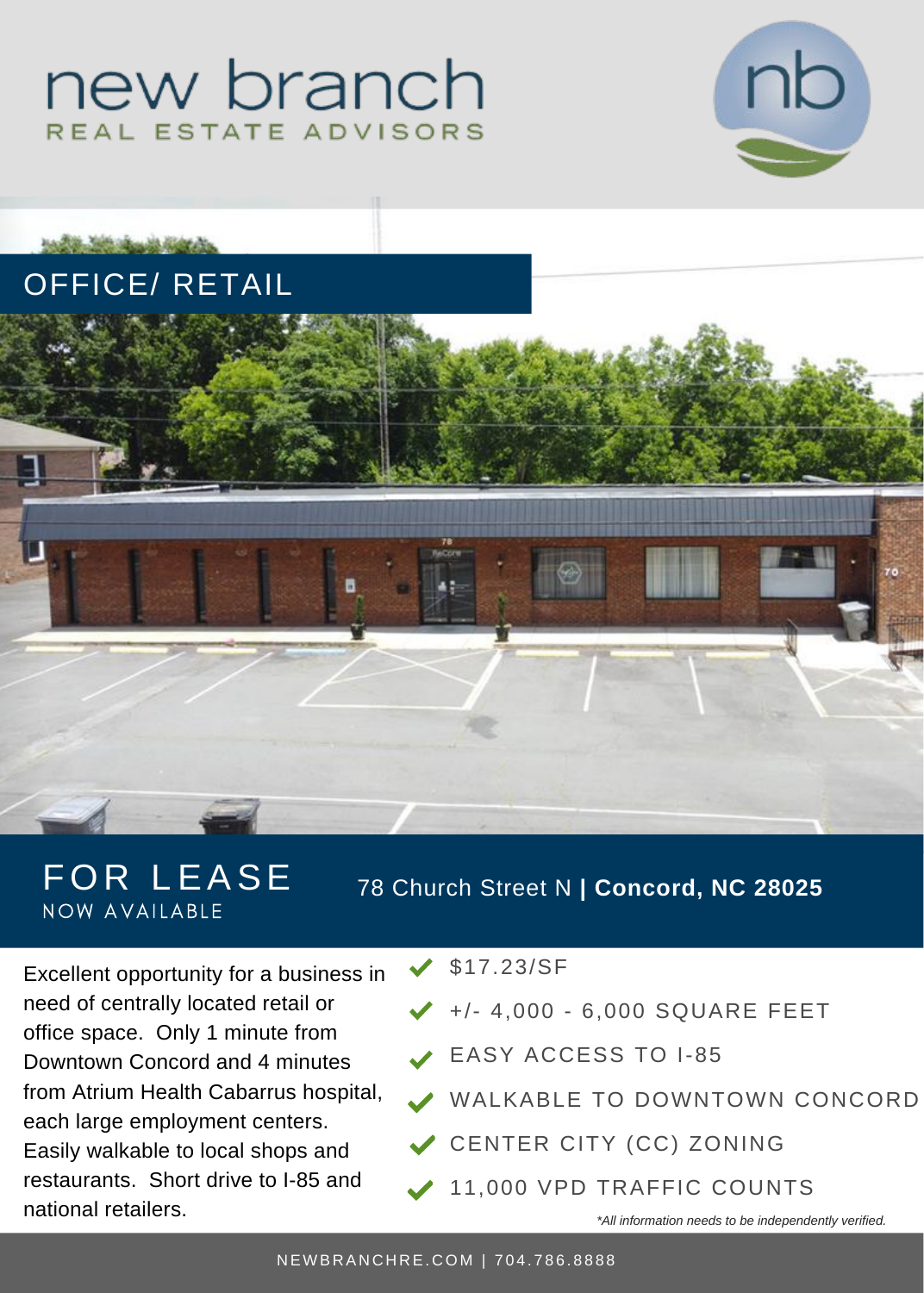#### 78 Church Street N **| Concord, NC 28025**







805 TRADE STREET NW SUITE 102 | CONCORD, NC | NEWBRANCHRE.CO[M](http://www.newbranchre.com/)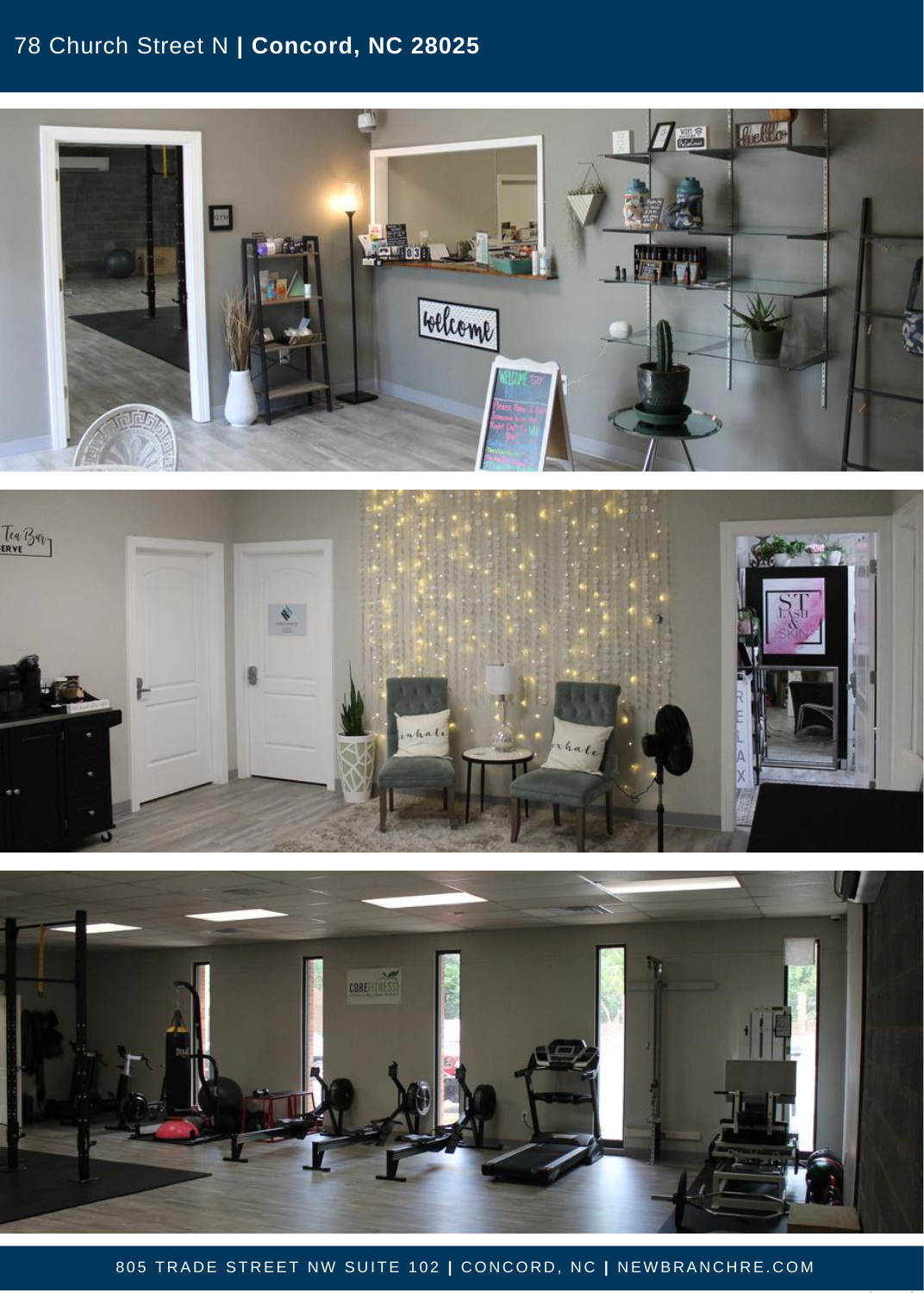#### 78 Church Street N **| Concord, NC 28025**



- 5 minutes to I-85
- 30 minutes to Uptown Charlotte
- Walkable to [Downtown](https://concorddowntown.com/) Concord shops and restaurants
- [Cabarrus](https://cabarruscounty.us/) County and City of [Concord](https://concordnc.gov/) government buildings and Cabarrus Center for Innovation and [Entrepreneurship](https://cabarruscenter.com/) within blocks